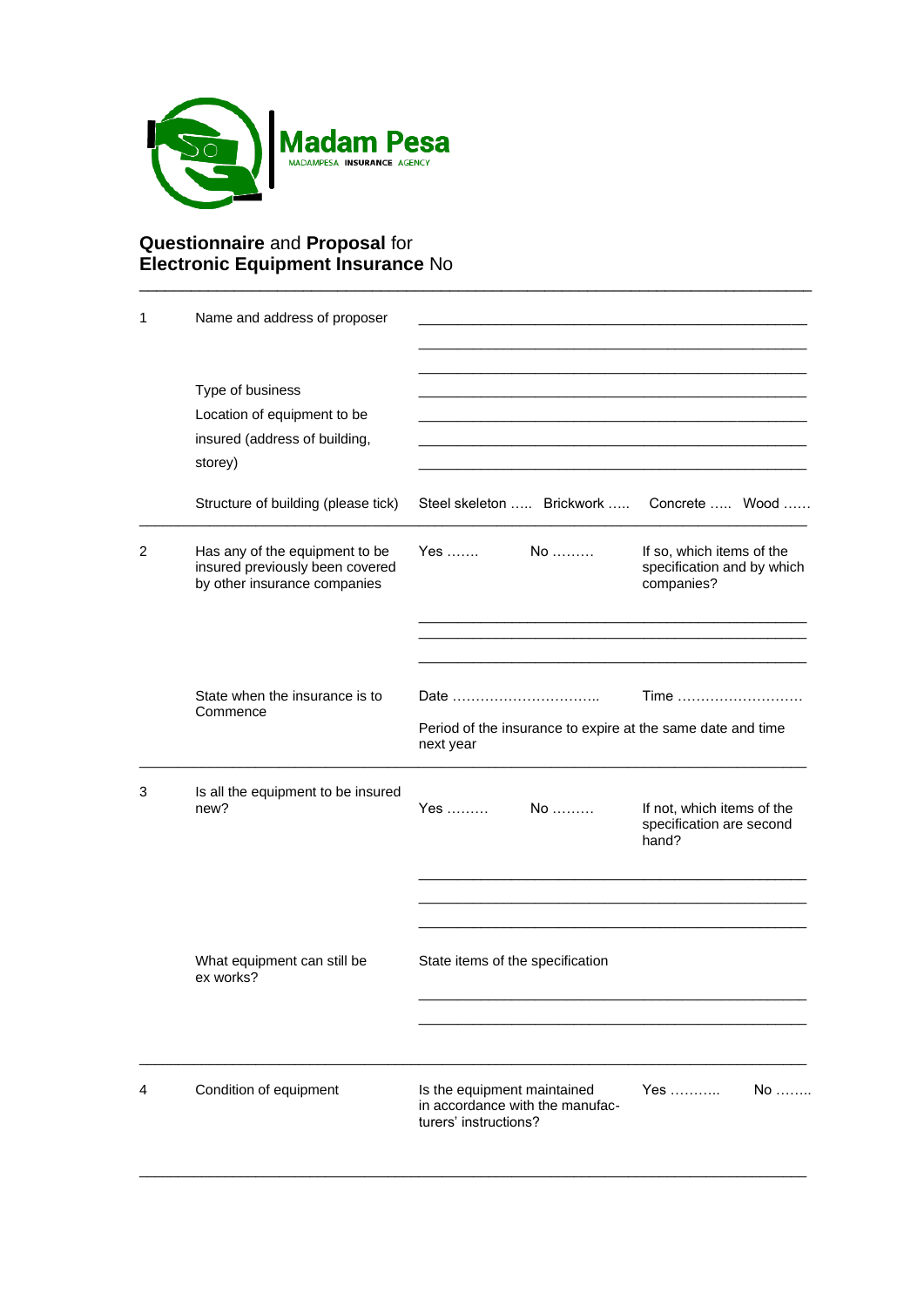| 5 | Quality of staff                                 | Have operators been trained with Yes<br>the manufacturers? | $No$                                                              |
|---|--------------------------------------------------|------------------------------------------------------------|-------------------------------------------------------------------|
| 6 | Is there a risk of flood or<br>Inundation?       | Yes  No  If so, by                                         | bodies of water<br>Torrential rainfall<br>Sewer backflow<br>Other |
| 7 | Are dangerous materials used<br>In the vicinity? | Yes  Test solutions  developers  Isotopes<br>Explosives    | Prepared or sensitized<br>papers<br>Others                        |

We hereby declare that the statements made by us in this Questionnaire and proposal are, to the best of our knowledge and belief, complete and true, and we hereby agree that this Questionnaire and Proposal form is the basis and is part of any policy issued in connection with the above risk(s).

It is agreed that the Insurers are liable in accordance with the terms of the policy only and that the Insured will not lodge any other claims of whatever nature.

The Insurers undertake to deal with this information in strict confidence.

Executed at …………………………………….. this …………………. day of …………………………. 19 ………

Signature ………………………………………..